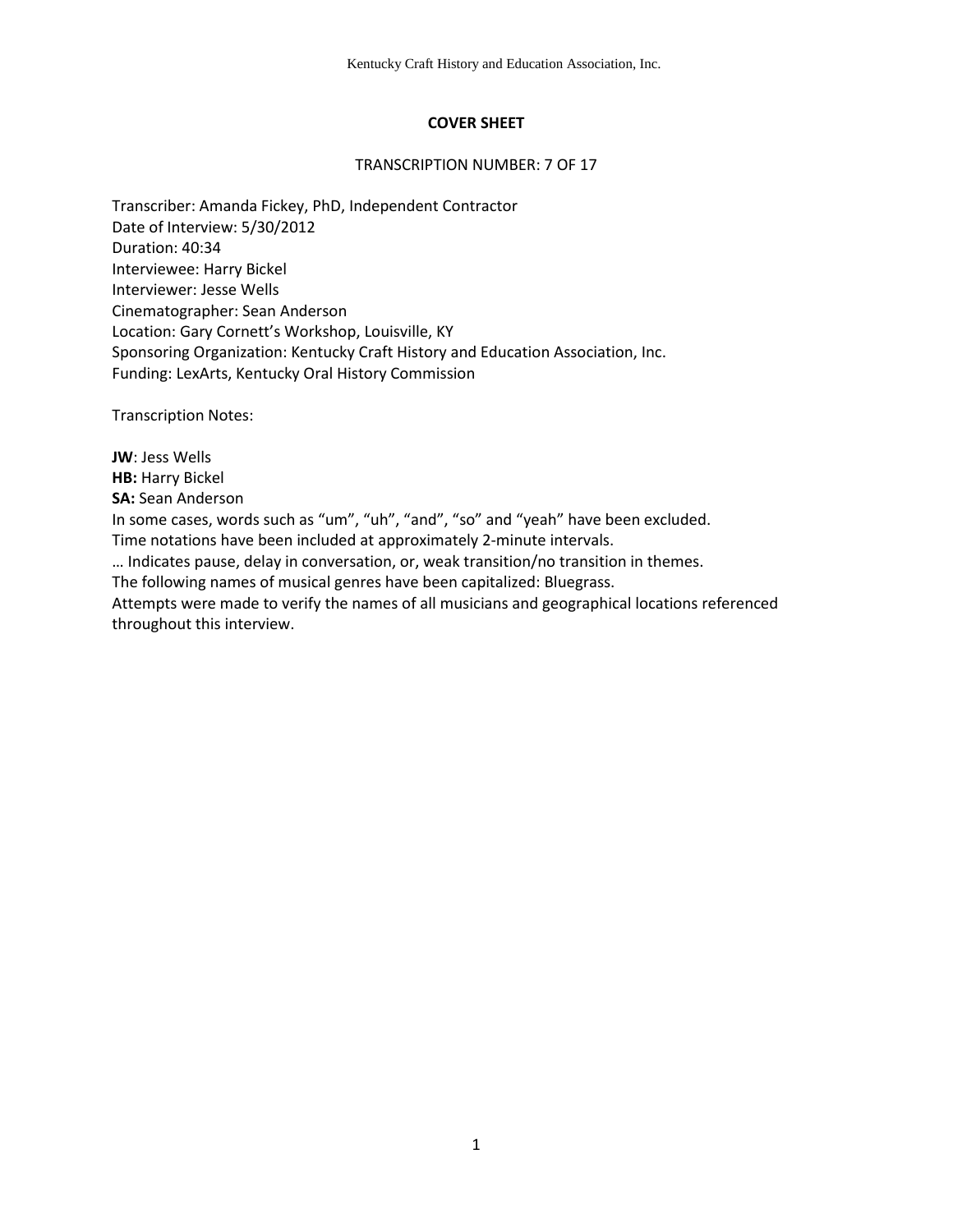## **0:00**

**JW:** We are doing our interview today for the Kentucky Craft History and Education Association. Welcome, Harry Bickel. Tell us where you're from and maybe…

**HB:** A little bit about myself?

**JW:** Yea.

**HB:** Well, I'm from Louisville. Born in Louisville in 1945, within a few months of when Bluegrass actually started which was late '45, '46, and have been here most of my life. Got interested in music back in the early '60s with the Kingston Trio thing, and the whole folk music boom. I went to Newport in '65 and started getting interested in instruments right around that same time, not only just playing them, but working on them and all that…

**JW:** Great. Can you describe a little bit of your childhood and family background? Musical and nonmusical.

**HB:** No music in my family. Nobody played music at all. I was really the first one. I wanted to play the piano when I was a kid. My parents wouldn't buy me a piano. They didn't particularly care for music and, you know, I was one of these kids who was always jumping from this to that so they figured this would be a waste of money. They wouldn't buy me a piano, so I think I went out and I got my first job when I was in high school. With my first paycheck I went out and bought a banjo for \$40.00. I figured they probably hated banjos, so I got me a banjo and that was what I stayed with.

**JW:** Who did you hear playing the banjo that might have influenced you?

**HB:** Well, of course the Kingston Trio to begin with, and I had a buddy who called me over to the house and said, "You gotta hear this guy," and he put an LP on and it was Foggy Mountain Banjo, it was Earl. Then, after I had actually started working on them with a guy named Tom Hale here in town, he was a repairman, he called me one day and he said, "I want you to come listen to this banjo player. We're going to be building him a banjo neck." So I went on over to the house, and it was J.D. Crowe. So I was the one putting the inlay in, we didn't cut the inlay, you know, I was going to put all of the inlay in it, and he, J.D. asked me how much I'd charge to inlay the neck and I said, "Do you give banjo lessons?" He said, "Yea, I'll give you banjo lessons." So we just traded and then became friends after that.

## **2:46**

**JW:** Was that your first experience as a luthier or doing any kind of…

**HB:** Well, I started in '63, '64 whatever, I started hanging out in a music store downtown, Shackletons. Tom Hale worked in the basement. He was the stringed instrument repairman. Another guy worked over there who did all the horns and wind instruments and all that. Being a big music store in the folk era, all these people were playing guitars and about half of them didn't know how to put strings on them. So they'd bring them back to the music store to put strings on them. They'd take them down to Tom. Tom hated to put strings on them, to stop what he was doing and put strings on them, so he'd pay me a dollar a guitar to put a new set of strings on them. So that's really how I started working on them.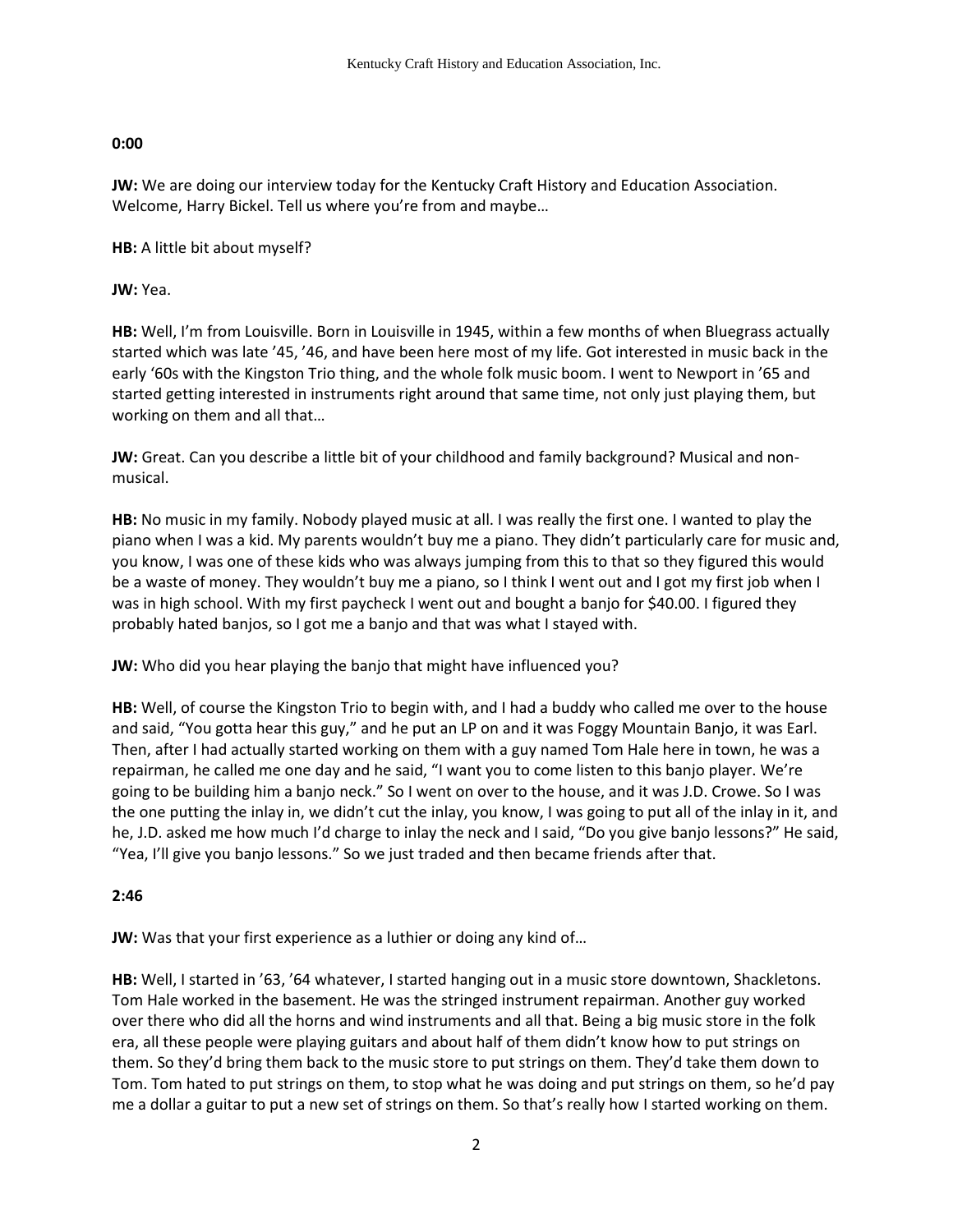## **(HB Continued)**

Then he started showing me other things. When he left down there and started, he put his shop in his home and started working out of his home and at that point he would have me do things. Mostly, I'd do inlay work. He needed somebody to, when he'd build a banjo neck or had somebody bring a guitar in, he'd need somebody to go ahead and cut out the fret board and put the inlay in. Back then it was before we had a dremel. So, you had to use chisels and all that stuff.

**JW:** Yea. You did everything by hand.

**HB:** Yep.

**JW:** Did you have any specific patters you liked to work from?

**HB:** Well like I said, we were more… Tom was not a purist. Ok. Tom just did. So, he would order pearl out of a catalogue, and we would just take these, they still offer them, you can still buy all these different pieces and shapes, you know, bells and stars, this, and that and the other, and he would have a whole bunch of that. So I would kind of lay them out on the finger board and you know, just build a pattern. In fact, a couple of years ago I saw one of them end up on EBay, one of them that I had done…. But we just pieced stuff together.

And then, when we started to work with somebody like Crowe, Crowe a specific inlay. He wanted the flying eagle pattern. So, we ordered the flying eagle pattern. Pearl cutting is, it's not something you do unless you have the right equipment. It really needs to be done with a pearl saw under water and all that. We would just order that stuff and I'd lay it out on the neck, draw it out and then, you know, cut out the wood and put it in.

## **5:15**

**JW:** What other experiences have you had with building necks for banjos or other instruments?

**HB:** Well, back in the mid-70s, I bought a house in the Cherokee Triangle here, the one that has since become known as the Bluegrass Hotel. Bunch of guys were living there, and my best friend at the time was a guy named Harry Sparks. Harry was, and still is, a really, really, fine luthier. Back then, nobody was a luthier because, I'm sure the word existed, but nobody, you would just insert repairman, or builders, or whatever. You just didn't, that wasn't a term that we used.

Sparky built a lot of, was building banjo necks, and back then the thing that people needed were five string, reproduction five string banjo necks to go in Gibson banjos. That was the big thing.

**JW:** So just the pot assembly and...

**HB:** Yeah, you could make the pot up if you wanted, but basically, Crowe would bring a Granda pot for a banjo and he would need a maple neck made for it with all the trimmings. So, Sparky and I, when I bought the house, we actually set-up the shop in the basement and it's still there. We built quite a few banjo necks for musicians. Most of them, again, most of them reproduction banjo necks for four or five stringed necks for Gibson pots. Back then, in the 60s, and even into the '70s you could buy a Gibson banjo pot for anywhere between \$100.00 and \$400.00 dollars, which I wish I'd bought a lot of them, but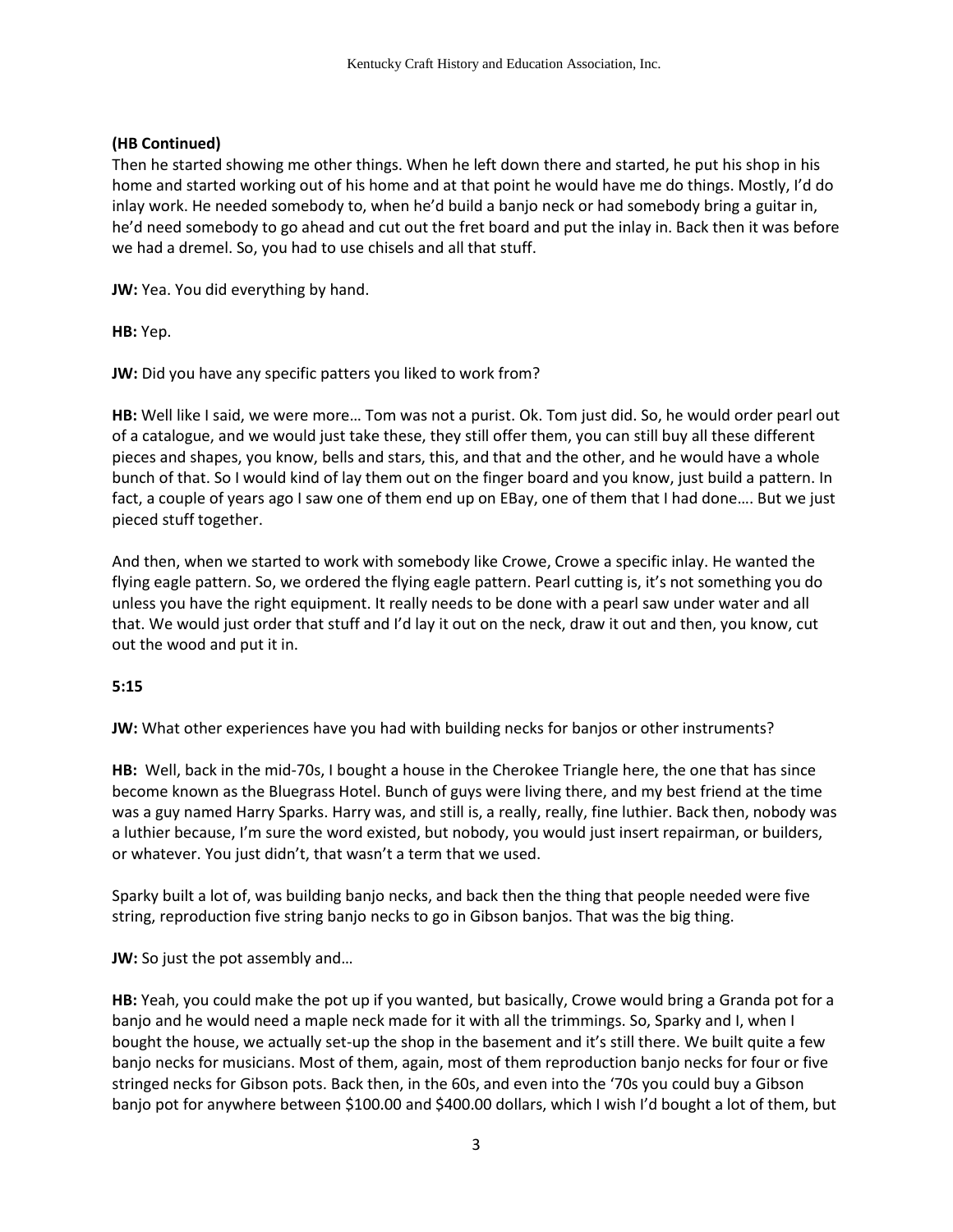nobody had \$100.00 to \$400.00 dollars back then. Sparky and I would work on the necks together down in the basement, and after a while we actually started working with Bill Sullivan of First Quality. Bill would make up the neck blanks to our specs, and then we'd, I would cut out the head stocks and all that kind of stuff, and put the, I would do most of the inlay work, and Sparky would do all of the shaping and all that, and the fitting and all and the finish. Well, you know, we cranked out a fair number, plus we repaired other stuff. Guys at their house fell down the stairs and broke their guitar necks, something like that, so we'd patch them back up and send them on out.

#### **7:46**

**JW:** What are some of your favorite banjos to work on?

**HB:** Well today, my tastes have changed a lot because of my playing. I played Bluegrass for a long time and then I started playing Old Time. I played claw hammer. Instead of the Gibson banjos that we were working on at that point in time, I've drifted back more to the 1890s and early 1900s Fairbanks banjos. Fairbanks, and Coles, and things like that, and that's really mostly, you know, that I do. I restore old banjos and put them back together and do what needs to be done to them. I just love the artistry that went into the banjos of that golden age, it was just incredible… the Fairbanks, their designs, their pearl work, everything like that is just… Some of it is way over my head. The engraving that they did, I'd have to have somebody else do that. It's just super fine engraving. The workmanship was just tremendous on those instruments.

**JW:** Absolutely. Can you talk a little bit about how the interaction between your woodworking, and building, and repairing, and playing? You touched a little bit on the Old Time banjo.

# **9:13**

**HB:** It's funny. Banjo players typically, I think they have somewhat mechanical minds because there are a lot of adjustments that you can make on a banjo to get what you want out of it. Guitar players seldom do anything to their instruments. They take it to somebody if the action needs to be raised, or lowered, or anything like that. Mandolin players can raise their action a little bit with the bridges that have the little turn screw on them, but banjo players can do a lot of different things. They can put a different kind of head on it, they can tighten the head, they can loosen the head, they can put a higher bridge, a lower bridge, so there are a lot of things that you can do with a banjo.

I guess I'm the type of person, I didn't want to have to go to somebody else to have my banjo sound the way I wanted it. So I just kind of, back then, learned how to adjust them. I think that's one of things that Sparky and I did. We were very competent at setting up banjos to get the maximum sound on them. Sometimes it's funny. We would set them up, we would take an original flathead master tone, set it up, and it'd sound terrible. We'd take it apart completely, take every hook and screw off, put it back together, tighten it all down, and it would sound great. Nobody ever knew why, but you know, we would just fool around with them. We would get… we were very, very fortunate. Some of the guys that lived at the house, some of the guys came through the house… We would have sometimes a whole room full of master tones, flatheads to compare sound, or we'd have a half a dozen loar mandolins there. We'd just had them around and play them. So, you could really fine-tune your ear to what the capabilities were I think to the instruments. It's very hard to get those kinds of instruments together any more, but they were very commonplace back then.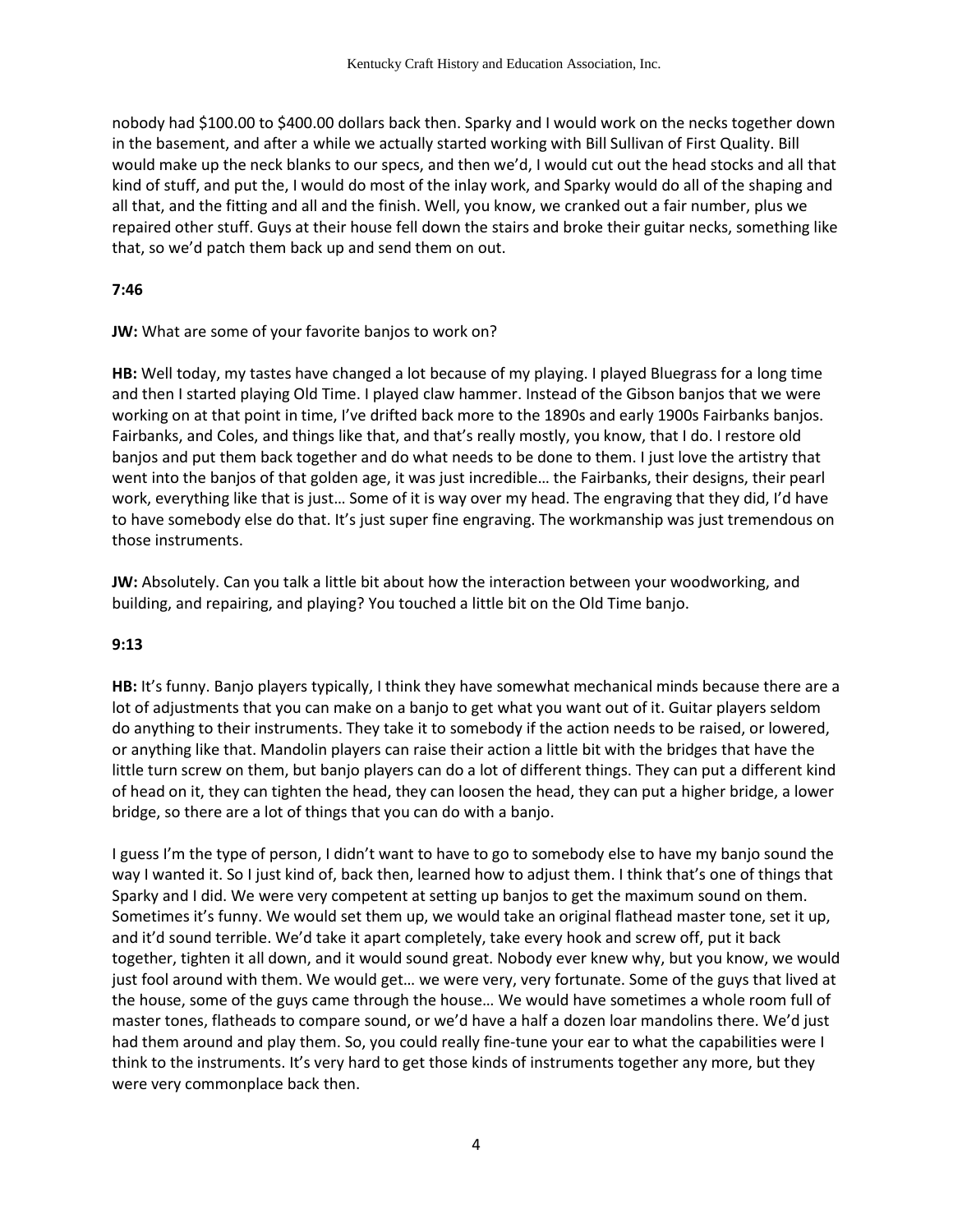**JW: [Brief interruption by videographer…]** I was just going to ask you what other banjos do you seek besides Fairbanks and Coles? What are some desirable…

**HB:** Some desirable banjos?

**JW:** Instruments? Yea.

## **11:36**

**HB:** I like Chicago banjos. It's not a brand; it's actually… there was a Chicago brand, which you don't want… Lyon & Healy instruments, not only their banjos, but also some of their mandolins and guitars were just excellent. The engraving on some of the pearl on some Lyon and Healy instruments is just superb.

There was another maker, J.B. Shall. I've got a J.B. Shall banjo. It was made by Shall, but it was another guy that put it out. It's got a 13, or 12 and 3/4, no, 13 and 3/4 inch head. It's this huge thing. I just recorded with it and it's just amazing. Its got nylon strings on it, has just got this boom, this big boom to it. It's really fantastic.

I like those kinds of banjos. I like banjos that combine function with artistry. Now, you know, there are some very, very beautiful banjos made by S.S. Stewart, but I don't like to play them, and most people don't like to play S.S. Stewart banjos. They are incredibly well crafted, beautiful, beautiful pearl work, carving and all that stuff, but for some reason they just don't sound as good. As far as the best sounding banjo there is, I think Fairbanks, which they had the Fairbanks electric and it went into the White Lady and the Tubaphone and all that. Still today, for Old Time music, those are still kind of the state of the art.

## **JW:** Still today?

**HB:** Still today, and Fairbanks burned down in 1904 and Vega bought them out. They've just continued and still, a lot of players still, that's what they want to play. Are there any contemporary makers that you like?

Yeah, I mean, there's some great… I've got, the banjo I play when I'm out playing most of the time has a neck by Wyatt Fawley with a Tubaphone pot. I really think the best bargains are old banjos. I mean, you can get some incredible stuff that, if you, dollar for dollar, if you paid somebody to do it today you'd pay three or four times as much as you would for the original one. Some people I think are scared of old instrument. They think, "Oh my God it's like an old house, it's going to fall apart on me," but there is some beautiful stuff out there. But Wyatt, you know, Wyatt does work… When Wyatt makes a copy of a Vega, or a Fairbanks neck, it looks and feels exactly like the original one. He'd just really good at that.

Bart Reiter, I've played some of Bart's banjos. There are some guys… Kevin Enoch makes some beautiful stuff. I've not played any of Kevin's I don't think. I've seen a couple of them.

There are some, I'm not going to mention names, but there are some folks making absolutely incredible artistic banjos today that don't sound good.

**JW:** Sure, that's…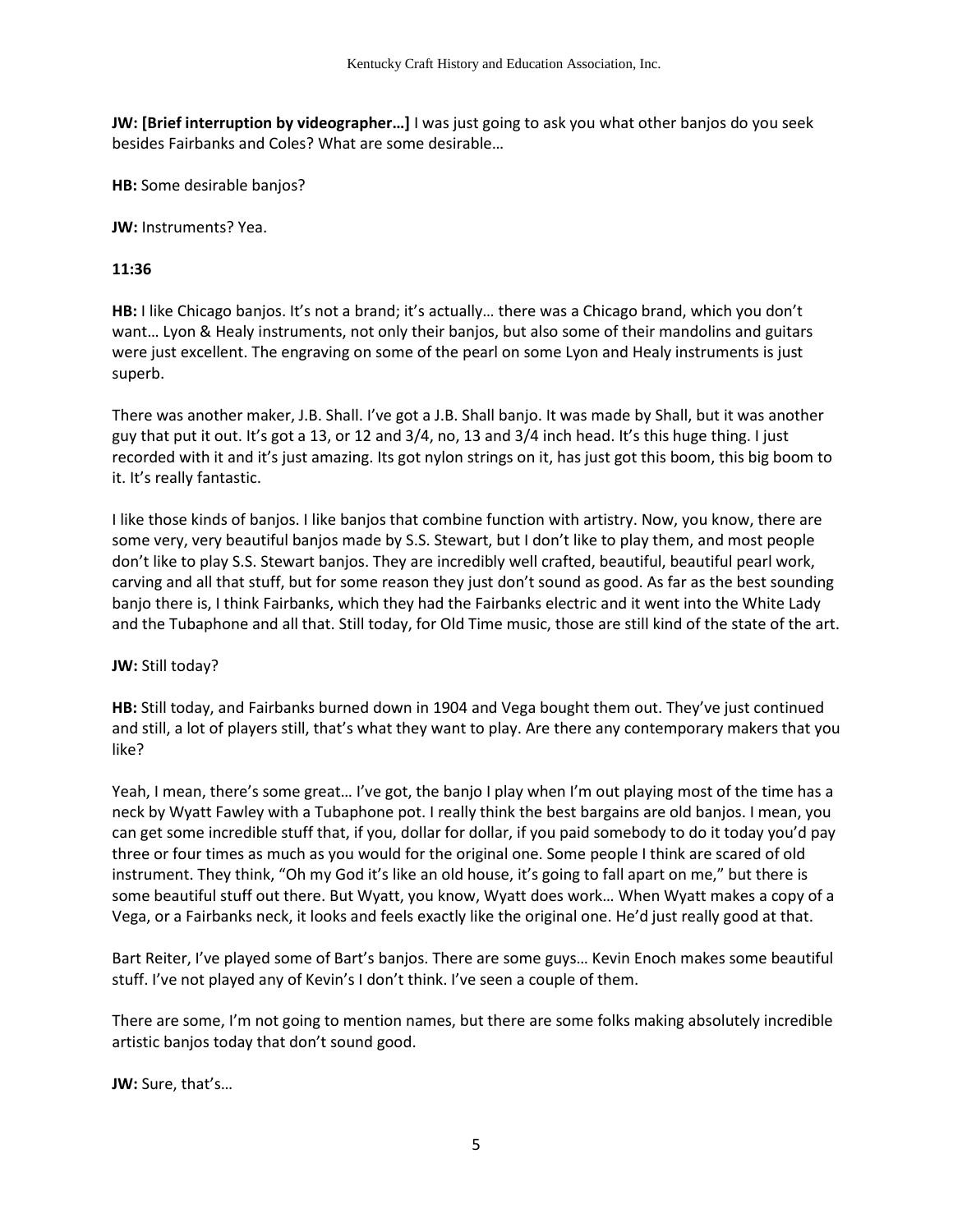**HB:** They don't sound good, and that's like having a beautiful car that doesn't run. I mean there's not a whole lot of use for it.

#### **15:04**

**JW:** Have you built any reproduction necks for Old Time banjos?

**HB:** We did. I gave up building stuff back a long time ago. When Sparky moved out, Sparky, he moved out in the '80s, and I just kind of piddled around in the shop after that. Actually, I traded a whole bunch of the old neck blanks we had to Wyatt for a banjo. So I haven't really gotten into that much. But we did make some Old Time banjo necks back then, but again, the demand was just starting for Old Time banjos. We, Sparky and I both played Old Time banjo, so we'd make them for ourselves. The big demand was, back then, for the Gibson style necks.

**JW:** Who else did you make necks for? You mentioned J.D. Crowe…

**HB:** J.D. and um, I'm trying to think of some of the people. We did that. We did work for different people. Sonny Osborne. Sparky brought Sonny over to the house one time while I was out of town and Sonny was down there having some work done. Of course, we did some work for Sam Bush. And Béla, we did some work on Béla's banjo. Sparky still does all of Sam's work on "Hoss."

#### **JW:** Oh, wow.

**HB:** Yeah. He may do some stuff for Béla. I don't know. Béla's gotten into custom necks. Monteleone I think makes his necks, so he has radius frets and all that. The guys that were around the house was Vince, you know, lived down there, and if his guitar needed, or if something needed work on it… We actually built one for Vince, Vince Gill. When he left he took it with him. It wasn't too much longer after that that a stagehand knocked it over and broke the headstock on it. So he didn't care for it, I think he's still got it, but you know, it was just whoever was around. Tony Whimson's brother, we built a banjo neck for him.

## **17:06**

**JW:** What are some of the best instruments that have gone through your hands that you might have now?

**HB:** You mean that I've owned? I had two original flatheads. I've sold those since I don't play much Bluegrass anymore. In fact, the second one, the last one I sold to Béla. He told me not too long ago that it was his third favorite. Béla has got a lot of flatheads. It was his third favorite. Let's see, traded Sparky out of the other one. I got a couple of White Ladies number 7s that I love. They're very, very nice instruments. That's kind of the holy grail of Old Time, of the Fairbanks, White Ladies number 7s, although, it's funny, my tastes have changed in the last few years and I tend to like the Fairbanks electrics like the one I showed you earlier. Now that's, to me there's a different, it's a different sound. It's mellower. It's beautiful, and they all sound a little bit different, but I like the Fairbanks electrics probably as much as the White Ladies, and Tubaphones, I like Tubaphones a lot.

**JW:** Is there a wood preference there? Do you like Mahogany over Maple?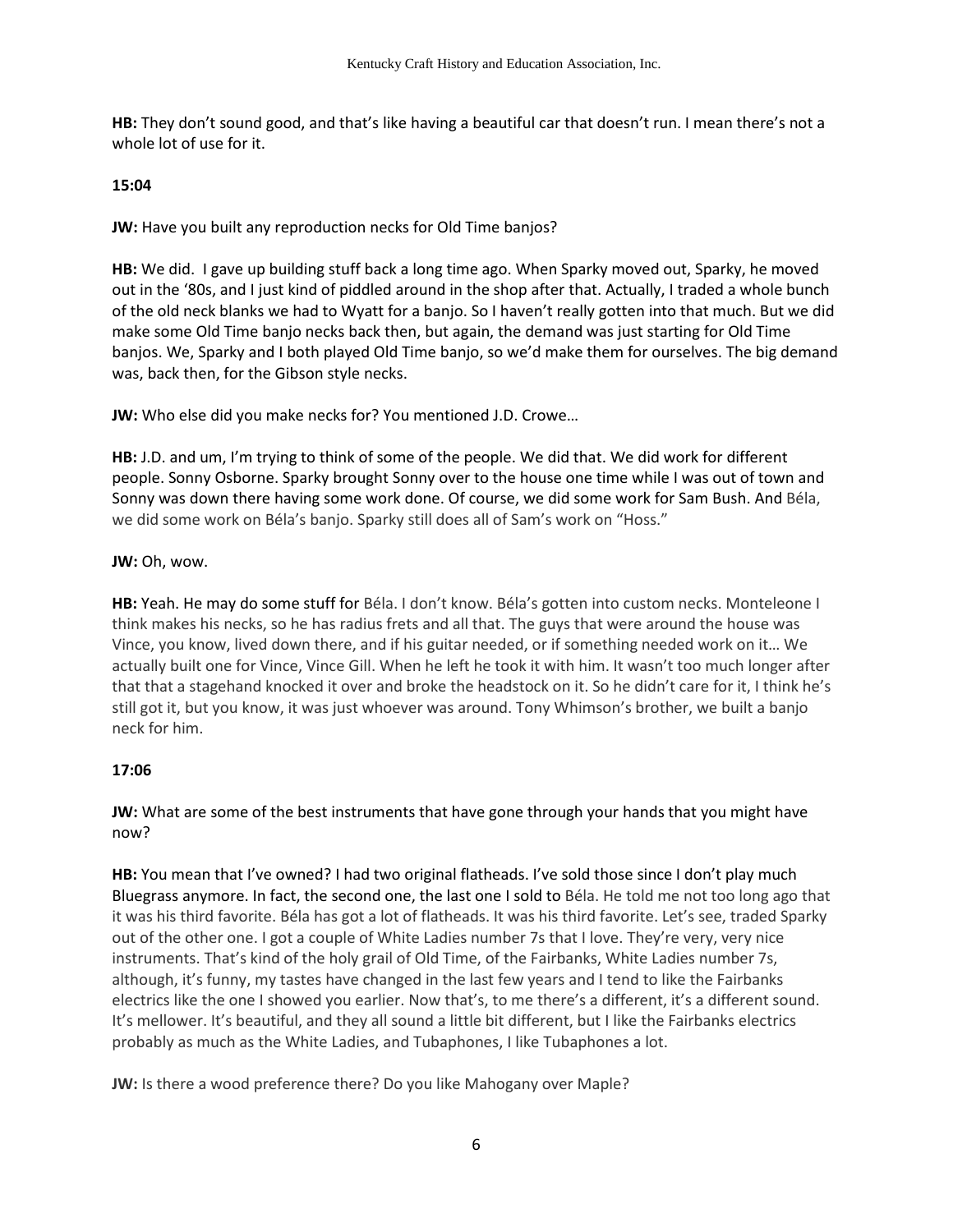**HB:** I like Mahogany better. I'm not sure that… In a banjo, banjos are interesting because they're one instrument that you have to use a hammer on every now and then, you know, to get them in shape because they are not as depended upon wood as an all wood instrument is. The banjo has a lot of metal in it, and the tone ring around the top of it influences the tone much more than whatever wood. I like Mahogany because it's more stable. I've seen Maple necks that… Maple is just not a very stable wood. After a while they will twist on you, bend on your, or warp on you. That's one of the reasons why a lot of the makers that used them would split the piece of wood and glue another piece of wood in the middle and sandwich them together and make a three piece neck, particularly with maple, because when they tried to move that piece of wood would tend to keep them from moving against each other.

#### **19:38**

**JW:** What type of wood would you use as a veneer in the middle? Harder wood? Like Ebony?

**HB:** I not sure what they used. Ebony or… it depends on the company too. Some companies used cheap wood that didn't hold up very well. Pearwood. I think sometimes it depended on the model. Pearwood, you know, Fairbanks, for whatever reason, used Pearwood over the pit stock. These beautiful instruments, they spared no cost, but they dyed Pearwood… Maybe it was because of the look they got out of it or whatever, but over the years it deteriorated. I've got a Fairbanks Regent that the piece in between the two pieces of wood is deteriorated somewhat. Some companies, like I said, they made beautiful banjos and put all this work into it, but then they used a few pieces of cheap wood in it and it kind of fell apart.

**JW:** What are your thoughts about heads on banjos? Do you prefer skin or are there synthetic materials that you like?

**HB:** I use both.

**JW:** Both?

**HB:** I use both. I'm not that crazy… If I were playing Bluegrass, I'd probably be using a straight Remo banjo head. Some of my banjos, steel string banjos in particular, probably a fiberskyn **[verified spelling]** head. I think I like those the best; they have a little more thunky sound to them. On some steel string banjos though I use a nice calf skin, I love calf skin heads.

## **JW:** Yeah.

**HB:** Particularly a nice, heavy duty, you get them tightened up and… you know, they used to say that people didn't want to use calf skin because they would break and all this kind of stuff, but I haven't had many calf skin heads break. I get them down, get them to tightness, I don't ever tighten one so tight that… Sparky and I always used as a rule of thumb, when you put a banjo head on and you get it tight, you should take both thumbs and it should depress just slightly like that **[demonstrates with hands]**. If you do that with a calf skin head there's really not much change, other than the fact that over time of course it's going to wear out. Particularly what I'm using are imitation gut strings, the nylon strings. I love calf skin with that. I wouldn't even want to put one of those on with a plastic head.

## **[Slight pause in recording and interview]**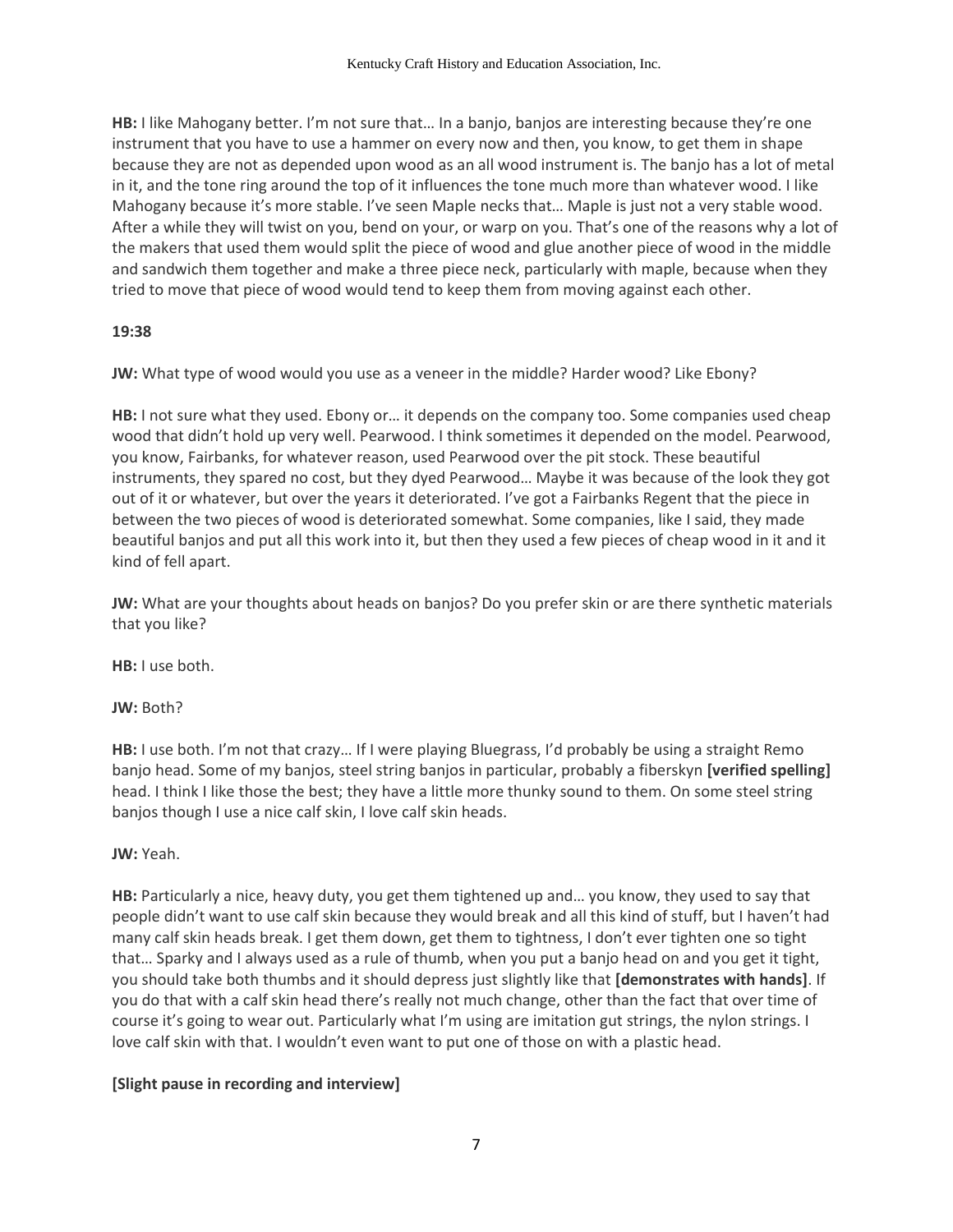## **22:29**

**JW:** Can you name some other teachers or people who have been mentors in your work?

**HB:** In the luthiery work or the playing?

**JW:** Well, both.

**HB:** Playing, you know, I was very fortunate to hear a lot of good people and meet a lot of good people. Tommy Thompson, with the Red Clay Ramblers, and I ended up living in the same apartment complex in North Carolina, so I kind of got inspired by Tommy in my playing. I probably learned the most from Harry Sparks. Again, I worked with Tom, and Tom did things a certain way. Sparky taught me more about doing work in a restoration. You know, there's a lot of difference between repairing an instrument, and restoring an instrument. When you are dealing with really fine and old instruments, you need to know how to restore them.

One person that I think we are all indebted to is George Gruhn. George Gruhn was one of the, if not the person, who got people interested in vintage instruments way back in the '60s and George is still going strong today. He laughs. He says, "He's owned more instruments more times than anybody," because he sells them and he trades them back, he sells them and we trade them back! But George, he is just a, he's an encyclopedia. It's just all in his head. I hear him on the phone sometimes, he's talking about, well that one had three screws, but next year they put four screws in it, and he just knows all that stuff. But he really has created the appreciation for old instruments.

I guess I learned a whole lot from Sparky. At that time, when we were working together, he had had a music store up in Cincinnati, a famous Old Time music store, and he was the only authorized repairman for Martin guitars outside of the factory at that time. So you know, he is just a very, very fine luthier. He doesn't do as much work today. Gary Cornett is just… I learned stuff. Every time I talk to Gary I learn stuff. I think he's pretty amazing, his ability to not only understand how the instruments go together, but all the materials that he uses, and the glues and everything like that. Back years ago, of course you didn't have crazy glue and things like that, there are places for all of it, but you have to know how the materials work.

# **25:15**

**JW:** What are some aspects of the restoration process? Maybe finish? Or glues and wood that…

**HB:** Yeah, I'll speak mostly to banjos, which is mostly what I do. A Fairbanks banjo, what you've got to do a lot of times is to replace the pearl. For whatever reason, when they put the pearl in, sometimes it didn't stay in, and so it fell out. So you might have an instrument, I just bought a banjo recently that about half of the pearl, or more than half of the pearl was just gone. Now, you know you still have it cut out in your fingerboard, so it's fine, you know what to cut, and you can see a little bit of the engraving pattern so you know how it was engraved, so that kind of thing.

Fret jobs, sometimes you've got to replace frets. Sometimes you have to level them out. They are, you know, sometimes over the years they wear out, or you get high ones and you have to kind of level them out.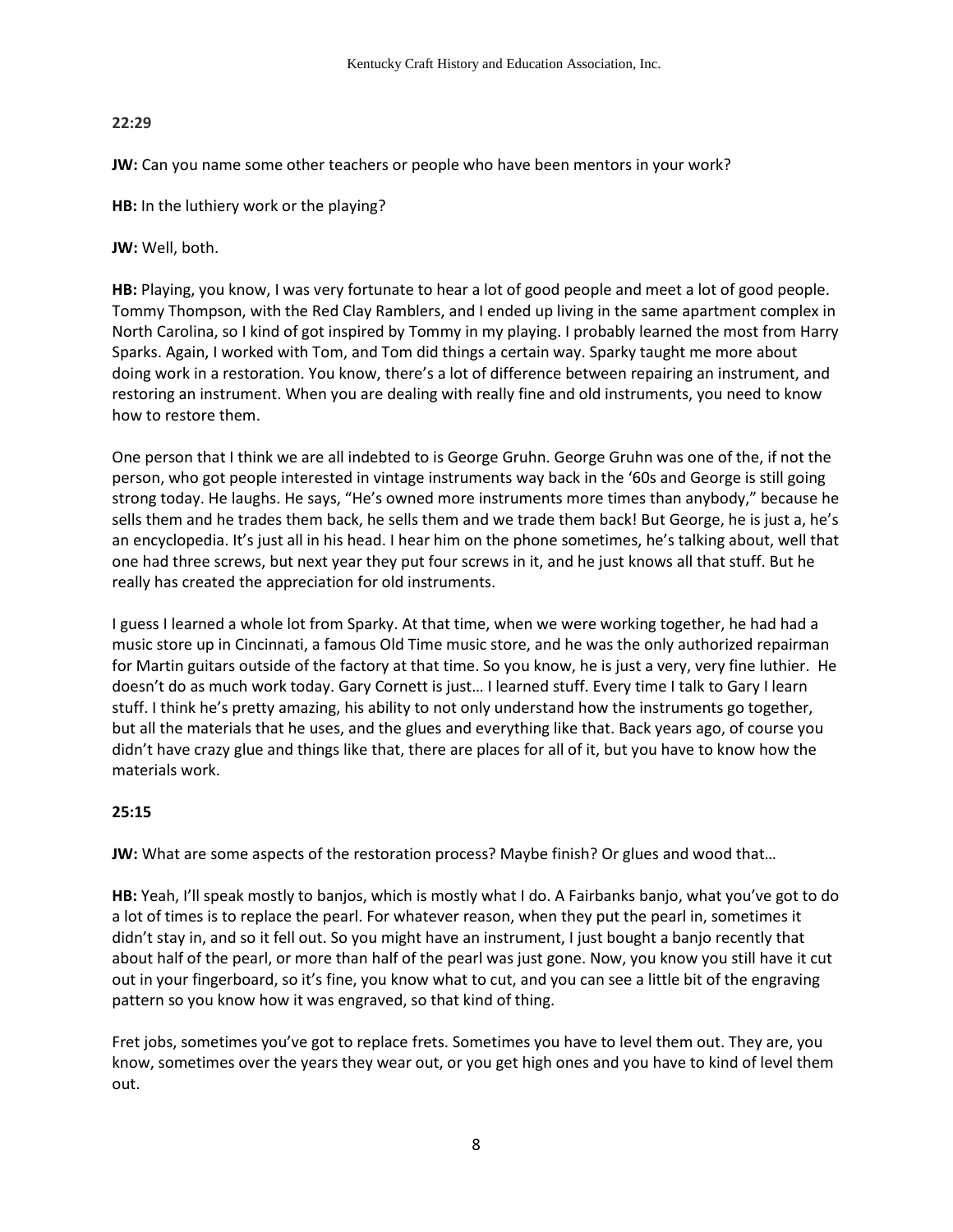Binding, replacing binding… Finish work, I'm not the greatest finish work person in the world, but you know, but I know some. The one thing you try not to do with a vintage instrument is refinish it. You want as much of the original instrument, particularly when you get into guitars and so forth, people would rather have the original finish as many original parts as possible.

But there are a lot of things… On a banjo a lot of it is cleaning up the parts. Polishing it. Over the years, nickel-plating, over a hundred years, gets pretty dirty.

**JW:** Do you have any tips for cleaning metal parts?

**HB:** Absolutely. I just found this out after polishing them by hand for so many years. You go to a gun store, and you get one of these big drums, they use it to polish shell casings like brass casings, and you use rouge-covered Walnut shells. It's a thing that looks like a globe like that **[demonstrates with hands]** and you take the top off, and you fill it with the Walnut shells and the rouge, and you dump all the parts in and turn it on and come back about four hours later and they're clean as a whistle. It's just amazing. You still have to polish the stuff that's on the banjo.

**JW:** Sure.

**HB:** But it's just amazing. You can do wet ones and dry ones. I do the dry ones, but it doesn't scratch them up, it doesn't do anything, they just come out clean as a whistle.

**27:51**

**JW:** What about a finish? Do you have a preference? French polish, or…?

**HB:** Like I said, I don't do much finish work. I never did do that much. I just try to touch up little things or whatever. Yeah, I mean, French polishing is wonderful. That's the way a lot of the old necks were done, with French polishing. Again, I'm not a finish person.

**JW:** Have you garnered any recognition for your work that you've done besides…?

**HB:** Nah, not really.

**JW:** None?

**HB:** Again, over the years, there weren't a whole lot of people back in the '60s and '70s repairing instruments. In today's world, there are lots and lots of people repairing them, and some of them are just superb, and some of them are not so good. That's hard to determine. Who is good and who is not. You look and see which ones the professional musicians go to, you've probably got a better shot at it. Again, I have not been known as a luthier, we just had a banjo shop in the basement. We just kind of patched them up and sent them back out, and we did some good work.

**JW:** Do you think people have given your more credit than you are yourself?

**HB:** I don't know…

**JW:** Musically, who are some of the people you've maybe recorded with or performed with?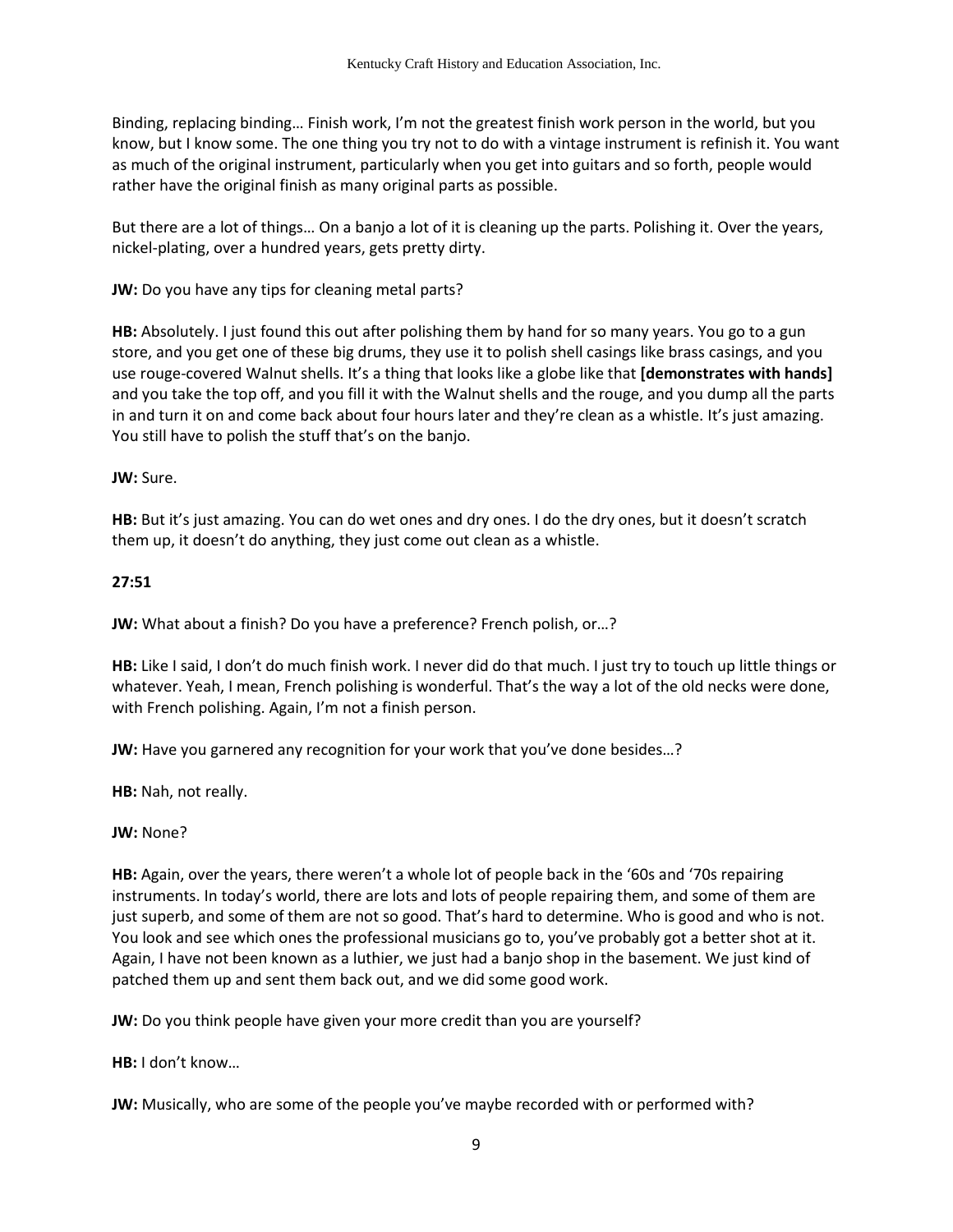**HB:** I just finished an album with my original Buzzard Rock string band. Harry Sparks, Doc Hamilton, and myself started the band in 1975, and we sort of had an unofficial fourth member that was living at the house and that was Vince Gill. Last year, Vince invited us down to his studio. So we went this February and the four of us recorded an album. We are in the mixing stage right now, but it's mostly stuff we did back then, plus a song that Sparky's brother wrote. It was really fun. We spent a couple of days, we hung around Nashville all week. We went and heard the Time Jumpers play, which if you've never heard the Time Jumpers play, you want to hear the Time Jumpers play.

We went over and hung out at Gruhns all day. Michael Cleveland was there, so he jammed with us all day. And we had Charlie Cushman who played base with us. Vince has got a new studio in his house, so he calls the studio the house. That was fun… And I recorded some back in the '70s and the '80s. I recorded with Art Stamper a bit. But yeah, I'm still playing.

**JW:** Who are some of your favorite banjo players to listen to?

**HB:** Old Time banjo?

**JW:** Yeah, or just…

**HB:** Any of them?

**JW:** Yeah, any of them…

**HB:** Well Crowe of course, for Bluegrass banjo, and Earl. They are just… that's what I like. I used to like to listen to Bill Keith. I thought Bill Keith was good. When it got a little to, we used to call them "spaghetti runs," these guys run these things all over the neck… but I always liked the basic stuff. As far as Old Time banjo players, I really like Tommy Thompson's playing. I like Pete Hoover's playing. There was a guy up in Cincinnattii that I didn't know, but somebody gave me tapes of, and actually, he was giving a banjo lesson to somebody, named Pat Dunford. Pat was a wonderful banjo player. He died a long time ago actually. He did one album for David Unlimited. So, I really liked Pat Dunford's playing, and there are a lot of good people out there now so.

## **31:46**

**JW:** Yeah.

**HB:** When I started playing Bluegrass banjo, there wasn't anyone else playing around here. Then, all these guys started playing Bluegrass, so I guess I started playing Old Time then. Now there are all these people playing Old Time banjo, so now I'm going to get two sticks and beat them together or something like that…

**JW:** Playing the bones.

**HB:** Yeah, playing the bones. Not a lot of bone players around…

**JW:** Well, can you think of anything Sean [referring to videographer] that you…?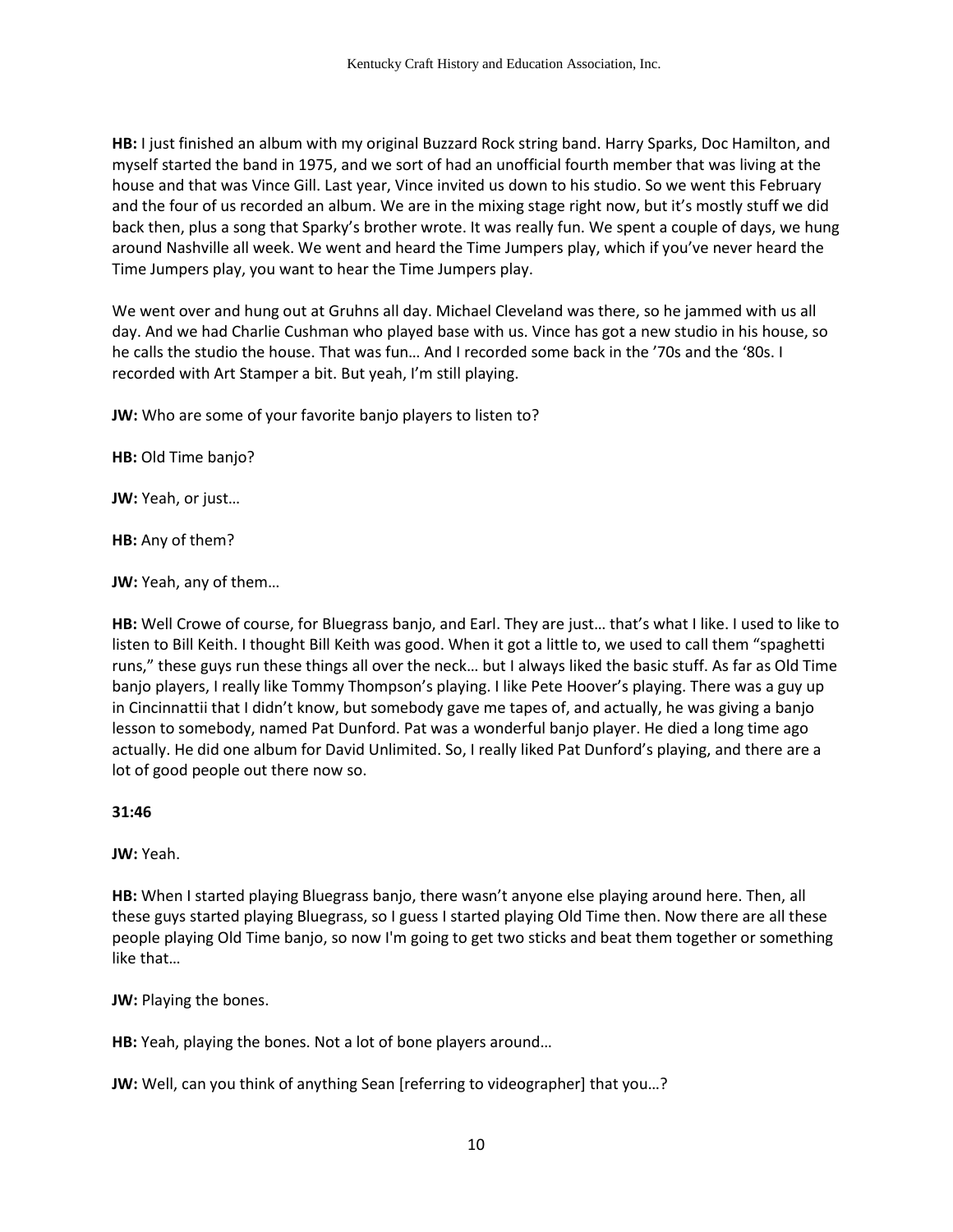**SA:** No, not anything off of the top of my head…

**HB:** You aren't going to make me tap dance or anything are you?

**JW:** No, no.

**HB**: Is that it? Can I put my glasses back on?

**JW:** Yeah, I think that's it.

**HB:** Cut! Cut!

**JW:** Thanks.

**HB:** That was fun.

**[Interview stops at 32:35. HB demonstrates/discuss banjo for remainder of video]**

**32:40** 

## **HB: [Demonstrates on banjo].**

**33:04** 

**JW:** That's a beautiful instrument.

**HB:** There, I don't need to be playing it. Do you just want to talk about it?

**JW:** Yeah! Show us some of the pearl, and maybe the engraving.

**HB:** Do we need to hold it up close to the thing? What do we need to do?

**SA:** I'll get it…

**HB:** You're going to get it? Ok. This is what I talked about earlier. This is a Fairbanks White Lady number 7. This is sort of the top of the line Fairbanks banjo of the regular line. They make some fancier custom ones, but this has become the benchmark for Old Time banjos. The "White Lady" refers to this tone ring that's inside. This was patented in 1901 by Albert Fairbanks and they were made in Boston. Most of the great banjos back in the 1890s, early 1900s, were made in Boston. This is a highly decorated model. You can see that it has engraved pearl in the headstock. All of the pearl up and down the neck is engraved. This is kind of a neat touch because the audience never sees this, but in the back, for the banjo player, there's a nice little engraved piece of pearl. And, there's another down here actually, but the banjo player is really the only one that ever sees it, that one back there. Then of course, the heel is very, very nicely carved and, it's imitation tortoise shell binding and all. So, it's just very nicely put together, instead of many companies, they just put a heel cap on, there are one, two, three, four, five… five pieces of wood there, so you get different colors of wood. Same thing up here. You have a stack. They're veneers. There's no functional reason to do that. Same thing here, you didn't have to all of those nice colored veneers in there. They just did it.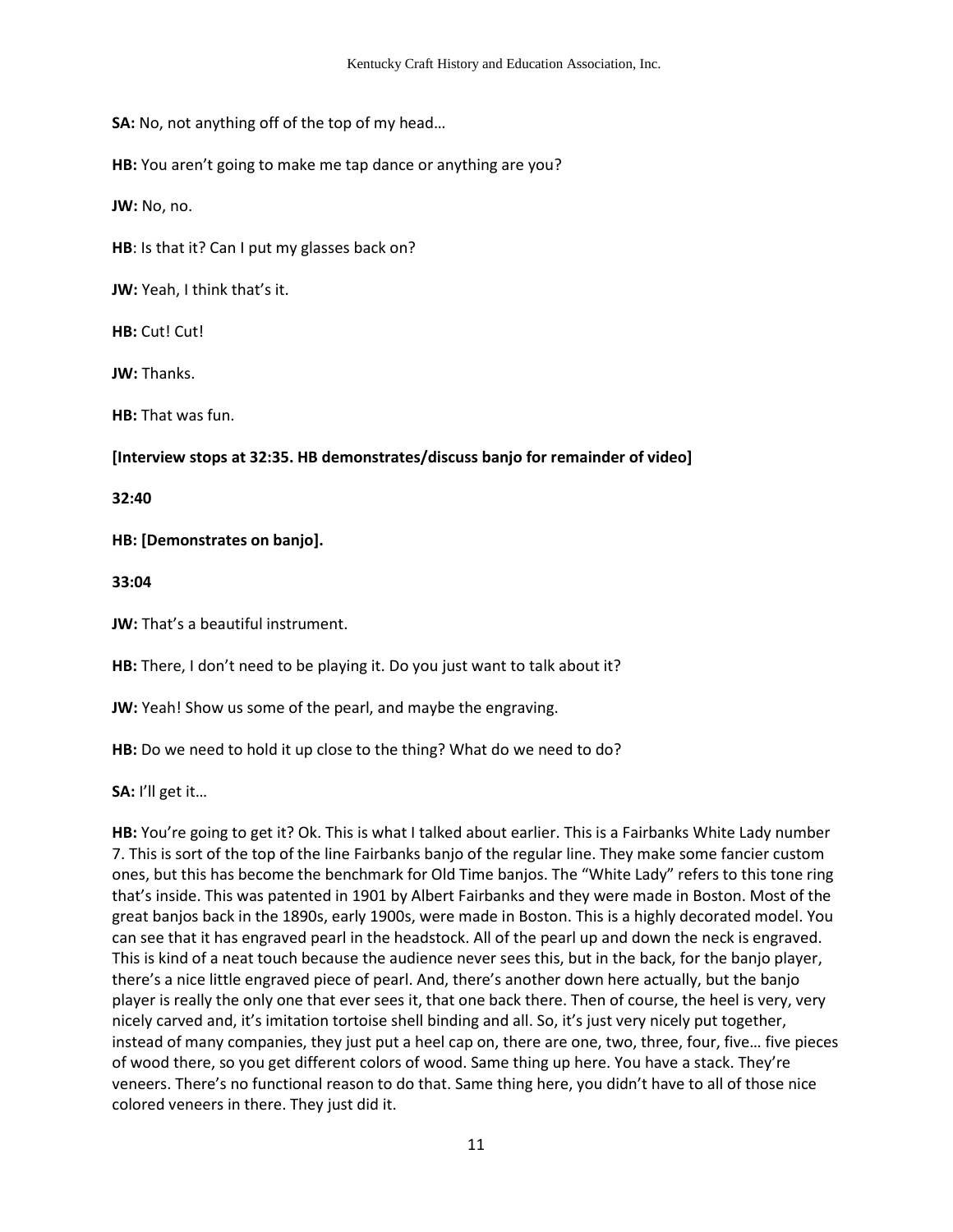## **35:31 (HB continues)**

At this time period, Fairbanks, they went so far into artistry as they matched the size of the peg head to the size of the pot and the overall length so that proportionately it looked good. At one time I think they had four for the same kind of banjo, they had four different sizes of peg heads, just so it would be proportionately correct. It's unusual to do something like that. Gibson, who made really fine jazz-aged banjos, but they made one neck. Basically one neck, same scale, never a difference in the scale really, and they just put different kinds of decorations on it. And this, these are replacement, except for this, this is the original tuner, but these are replacement tuners on it, but the original pearl buttons are still on it. So they made, they put solid pearl, mother of pearl buttons on them.

# **36:33**

**JW:** Was this common back stripping?

**HB:** No, this is an extension. They sandwiched these veneers and then they ran them down the neck. And then of course, they had to carve it back so it was even, and they would come out as these rings like this. You only found that in the higher-grade banjos. At this time, this was the highest-grade banjo they would carry in their catalogue. Now if you wanted a presentation model, then you could order one special and it would have whatever you wanted on it. It would have cherubs and all these things on the pearl on the fingerboard, but this is basically an out of the catalogue, off the wall stock instrument, but the quality of it was just superb.

**JW:** Yeah, it's an amazing instrument.

**HB:** Yep, they are amazing instruments, and there are lots more like this from that era. This one was made right, just a little bit after the fire. Fairbanks burned down in March of 1904. Vega was right next door. Vega bought them out. They paid \$100 dollars for all their patents, and they continued making… and this banjo looks exactly like a pre-fire banjo, almost exactly like a pre-fire banjo. Just a slight few, very minor, minor differences. Vega didn't even put their name in them until 1910. They just kept on making them. It was a good product and sold well.

**JW:** Want him to play a little?

**SA:** Sure if he could…

**HB:** Ok.

**JW:** It'd be nice to hear.

# **38:19 [HB demonstrates on banjo]**

**JW:** Thanks.

**HB:** Yeah. This is an interesting thing. Did you ever look at one of the original pips? They don't make them like that anymore… [Hands banjo off to JW], the little ivory, you know, fifth string nut. They actually did them alave [unable to discern word]. I've got, Gary was commenting a while back on one